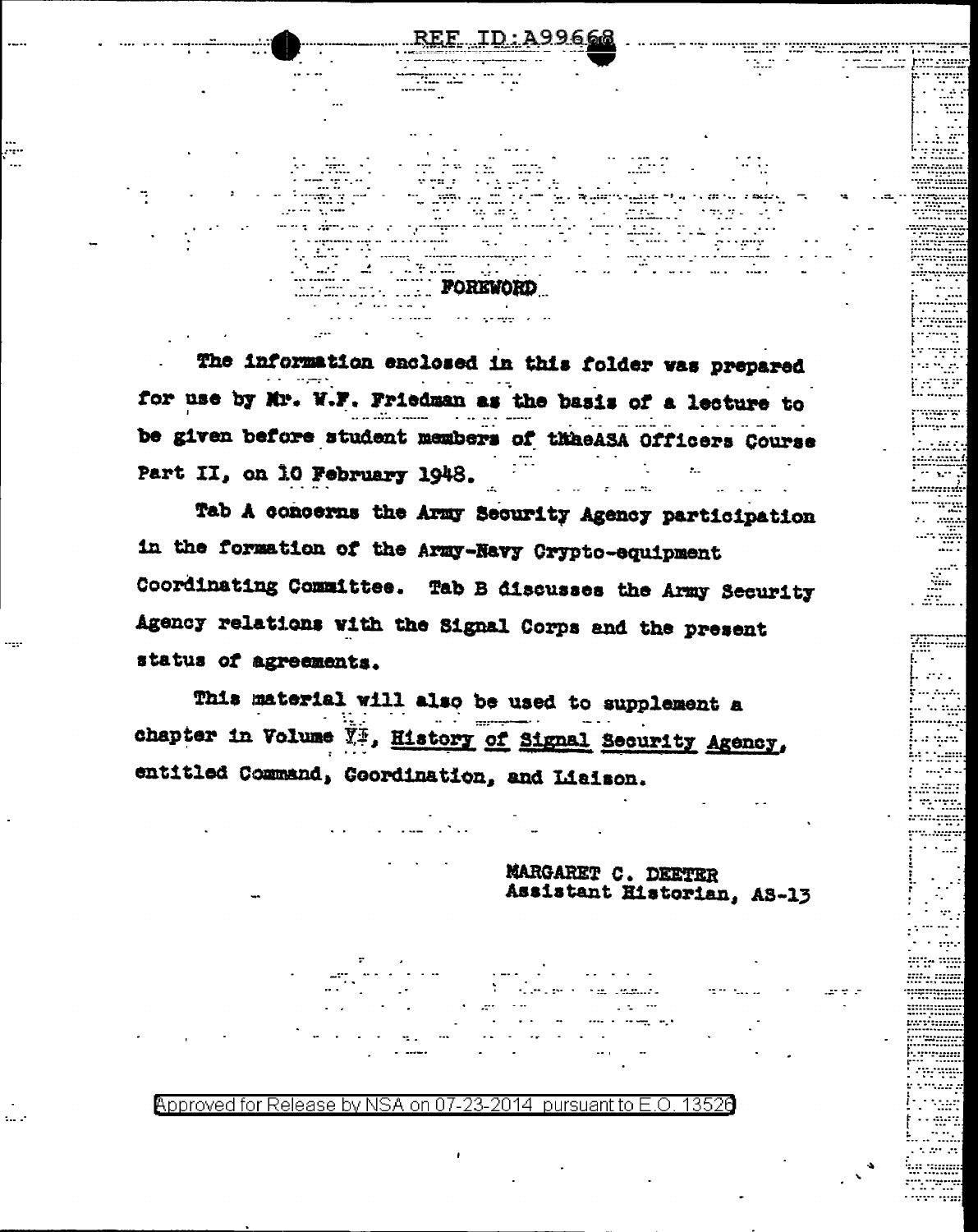RELATIONS BETWEEN THE ARMY SECURITY AGENCY AND THE SIGNAL CORPS

ID:A99666

............. -eennim

 $\mathcal{L}(\mathcal{C})$ 

.....  $\ddotsc$ 

. ........

**Purificilia** 

murus.

consumers of  $\sim$  -regger

> - 12 . . . <u>. .</u> . . <del>. .</del>

econo-............  $\sim$   $\sim$ 

> . ge ÷ u

s stepulstro

 $1.765$ 

 $\sim$   $\sim$ and an amar

a matut

 $REF$ 

ji.<br>Um

- try

w.

Prom December 1944 to 6 September 1945 the Signal Security Agency was responsible to the Chief Signal Officer for all matters of communications security and to the Assistant Chief of Staff. G-2 for signal intelligence operations. This period of dual control was terminated when the Army Security Agency was organized under the direct control of the Director of Intelligence. War Department General Staff.

Provisions of the Adjutant General letter of 6 September 1945, which officially established Army Security Agency, placed the responsibilities for all phases of the protection of classified communications in the hands of the Chief, Army Security Agency. The Chief Signal Officer was charged with the responsiblity of furnishing all communication facilities required by ASA organizations. These provisions required more specific agreements between the two agencies; therefore, a program for very close liaison was initiated.

Actually liaison with the Signal Corps can be broken down into three mases:

Planning for fuure types of communications and 1. the facilities.

The research and development of communications 2. and security equipment.

Providing users with equipment facilities to 3. satisfy their needs.

Since the operation of security equipment cannot in any way

 $\mathbf{1}$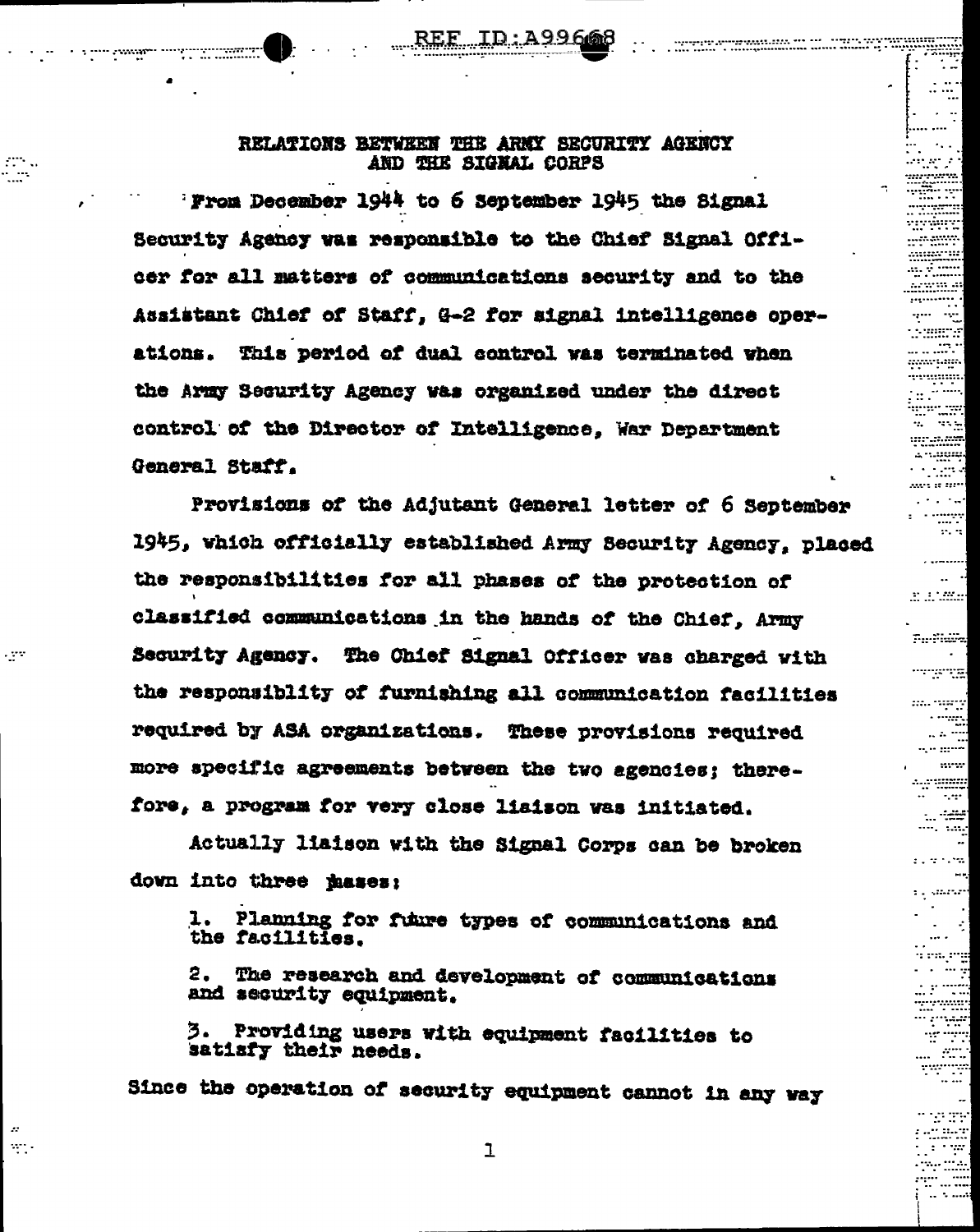be divorsed from communication facilities either under present circumstances or in the future, the problem of adaptability of each type of equipment is concerned in all three breakdowns. An important way in which both agencies are informed of changes in equipment or other facilities, other than by correspondence or informal discussion. is by ASA representation on the Signal Corps Technical Committee. Action at these meetings which concerns the initiation of new projects and the cancellation of others particularly effect the issuance and distribution of cryptographic material and equipment. Standardization of design. spare parts. and components also effect our operations in research, development, production, and installation.

REF ID: A99668

and a

 $\mathbb{R}^n$ 

Planning: Liaison in the planning of future communications has been concerned principally with approaches to an integrated communication system to provide for any type of transmission. Although the basic communication plan is being worked out without extreme difficulty, the incorporation of security equipment in the system is a problem which at the present time has no solution.

In other plans for the future consideration is given to the feasibility and advisability of miniaturizing equipment by the use of subminiature electronic tubes, printed circuits and various shortcuts still in the stages of research and development.

Research and Development: After thorough discussions

 $\mathbf{2}$ 

me e

 $\mathbf{R}$ 

-----------

 $\mathbb{Z}^2$ 

umman ka

undum

خبابا

ww

--::::''

 $\sim$   $\sim$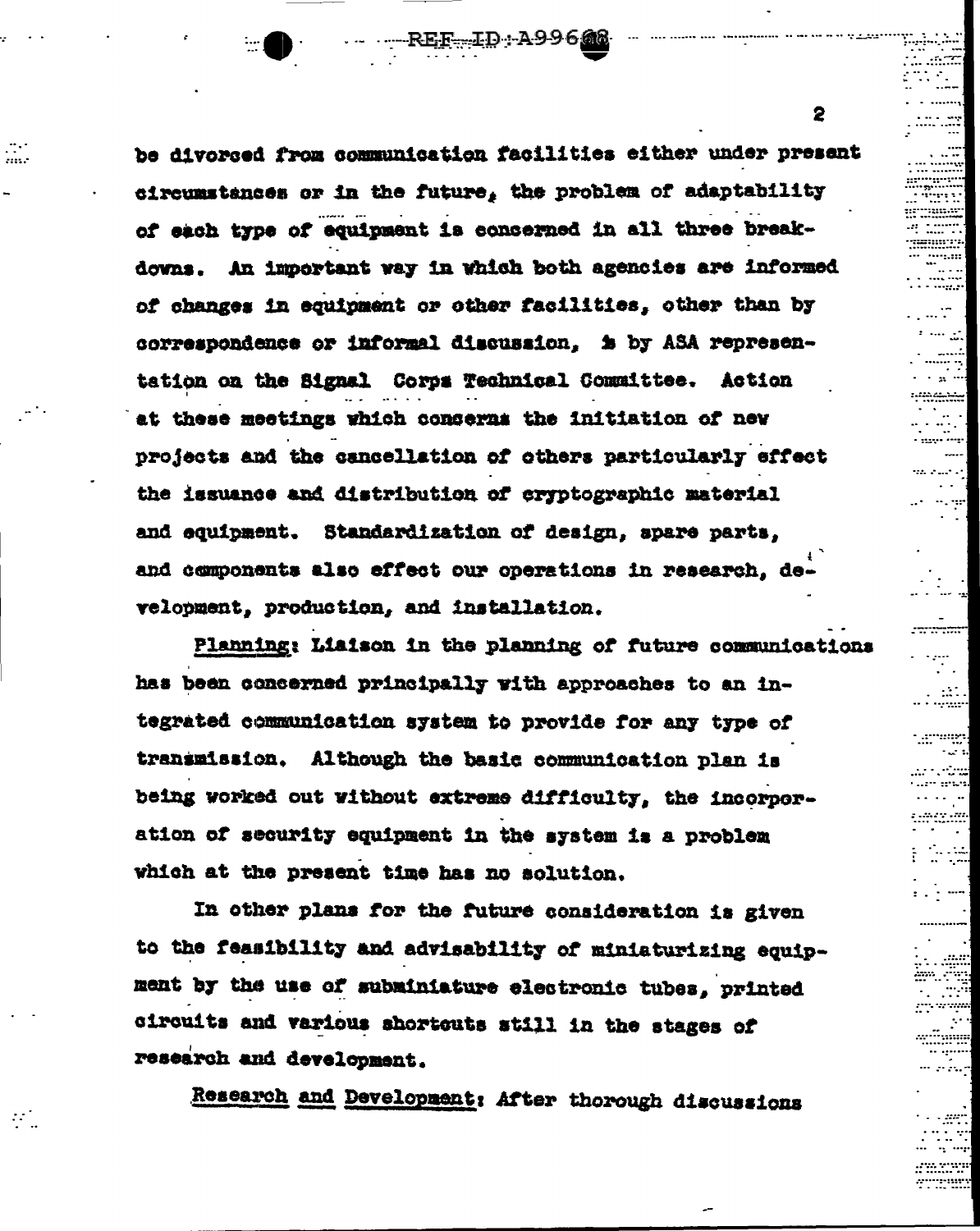representatives of the Asistant Chief of Staff, G-2, and the Chief Signal Officer decided the line for the division of responsibilities for research and development, the second phase of liaison, could not be drawn decisively. Cryptographic equipment might be utilized with communications equipment or it might be an integral part of a piece of communication equipment and these differences in equipment were used as a basis for the agreement between the two agencies (Tab 1).

REF-ID:A996

Terms of this agreement charge the Chief, Army Security Agency, with responsibility for research and development of cryptographic equipment which is utilized with communication equipment but is not an integral part of such equipment and does not materially effect the operation of that equipment. He is also responsible for providing the Chief Signal Officer with specifications of the cryptographic principles and circuits for research and development of communication equipment containing cryptographic elements as an integral part. An additional responsibility is that of approving or disapproving any specifications of cryptographic principles or circuits presented by the Chief Signal Officer.

Plans for coordinating the research and development of communication equipment and security equipment vere made representatives of the Chief Signal Officer and the ASA at a conference on 8 April 1946.

The following conclusions and agreements were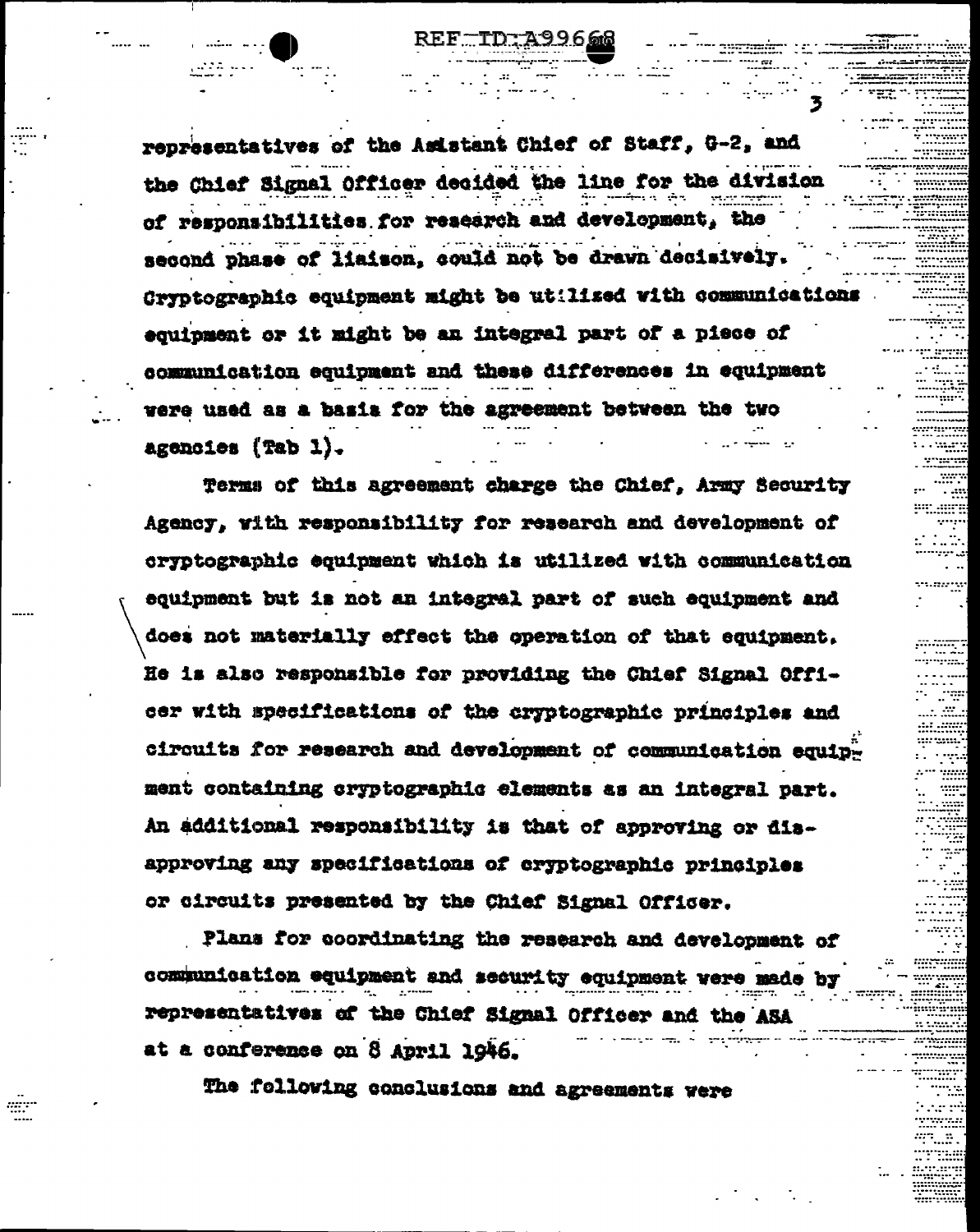$\begin{array}{c}\n\vdots \\
\downarrow\n\end{array}$ 1. To improve and fasilitate the coordination<br>"there is a need for more frequent discussions<br>between the ASA and the SCEL at policy, staff, and working levels down to and increased the project engineers. Accordingly "oryptographic personnel who are directly concerned with the development of communication equipment which is to be used with security equipment.

 $\frac{1}{2}$   $\frac{1}{2}$   $\frac{1}{2}$   $\frac{1}{2}$   $\frac{1}{2}$   $\frac{1}{2}$   $\frac{1}{2}$   $\frac{1}{2}$   $\frac{1}{2}$   $\frac{1}{2}$   $\frac{1}{2}$   $\frac{1}{2}$   $\frac{1}{2}$   $\frac{1}{2}$   $\frac{1}{2}$   $\frac{1}{2}$   $\frac{1}{2}$   $\frac{1}{2}$   $\frac{1}{2}$   $\frac{1}{2}$   $\frac{1}{2}$   $\frac{1}{2}$  **Common** 

reached:

 $-0.7 - 0.7$ 

REF ID: A99668

er edere frutt 1

a a comhan an t-an an t-an an t-an an t-an an t-an an t-an an t-an an t-an an t-an an t-an an t-an an t-an an<br>T-an an t-an an t-an an t-an an t-an an t-an an t-an an t-an an t-an an t-an an t-an an t-an an t-an an t-an a

,,,,,<sub>,,</sub>,,,,,

mme

........... . . . . .

فمومنا بالتبيين .......

. . . . . . . . . . .  $\sim$   $\sim$   $\sim$ 

 $\sim$   $\sim$ 

**External** 

 $\sim$  . Here

 $\mathcal{L}^{\text{max}}$ 

 $\mathcal{L}_{\mathcal{A}}$ 

...::::::::::::

 $\sim$  an ap **Construction** 

 $\sim 10^{10}$ 

 $\frac{1}{2}$  with  $\frac{1}{2}$ 

 $\mathcal{L}^{\text{max}}_{\text{max}}$  and  $\mathcal{L}^{\text{max}}_{\text{max}}$ 

There would be an exchange of liaison 2. personnel. SCKL would send a liaison engineer to the ASA and the ASA would send a liaison engineer (or officer) to SCEL. It was understood that initially the liaison activity would<br>in all probability be full time. However, details in this connection would be worked out further between ASA and SCEL after the exchange had been made and activity surveyed.

There would be an exchange of development programs. One copy of the "Report of the SCEL Wire Committee", dated 11 October 1945, was connection with the discussion of the basic communication plan. Copies of the development mogram on radio equipment are to be made available to ASA, as soon as they are completed. a de la componencia de la componencia de la componencia de la componencia de la componencia de la componencia<br>Componencia de la componencia de la componencia de la componencia de la componencia de la componencia de la co

A further conference would be held at which: a provincia da cola a marzante de Ta

SCEL would present its proposed dea. velopment program for radio equipment.

b. ASA would present its proposed development program for security equipment.

c. Any modifications to the wire and radio communication programs which the Army Security Agency would recommend from the security viewpoint would be discussed.

 $\cdots$  and interesting the  $\ddot{\phantom{a}}$ 

Letter to CSO, SPSGD from Col. J.D. O'Connell, Director<br>of Engineering, 17 April 1946, subj: Coordination with  $\mathbf{1}_{\bullet}$ Army Security Agency.

a na matsayan na matsayan na matsayan na matsayan na matsayan na matsayan na matsayan na matsayan na matsayan<br>Matsayan na matsayan na matsayan na matsayan na matsayan na matsayan na matsayan na matsayan na matsayan na ma

a <del>de la casa de la casa de la casa de la casa de la casa de la casa de la casa de la casa de la casa de la casa<br>La casa de la casa de la casa de la casa de la casa de la casa de la casa de la casa de la casa de la casa de</del>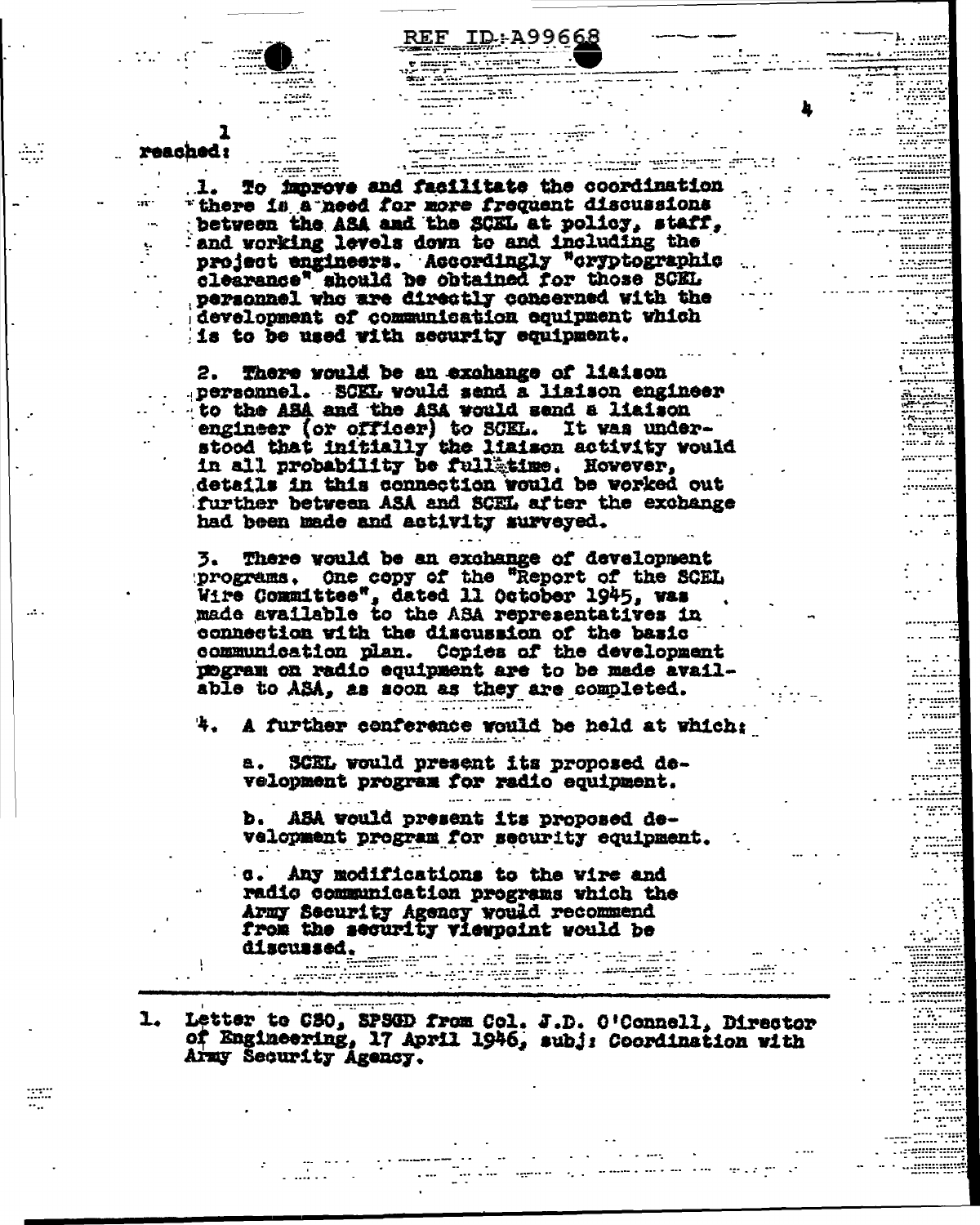Until the present time the personnel status at the Army Security Agency has prohibited the assignment of liai-**TA SERVER TRUNK ALL 19** son personnel to the Signal Corps Laboratories but active liaison has been maintained by the project engineers. In fact the informal liaison conducted in this manner has  $\mathbf{z}$  . As  $\mathbf{z}$ been considered entirely satisfactory. المنافعة المنافعة المقابل المستقلة.<br>المنافعة المنافعة المنافعة المنافعة

 $REE \rightarrow D$ ; A99668

In Angle

الاقتصاد

\*\*\*\*\*\*\*\*\*

. . . . . . . . . . . inariin

**Contract** 

 $\mathcal{L}_{\mathcal{F}}$  ,  $\mathcal{L}_{\mathcal{F}}$ 

ko kalend

annann.<br>Tíochta

 $... ... ... ...$ E

1.1"1:111111

alla est.

**THITE**  $\cdots$   $\cdots$ 

s. ar.hm

.<del>.</del>........

 $\ddotsc$ 28...

u muw

 $1,000000$ . . . . . . . . . . .

tin

------

...........

 $\frac{1}{2} \frac{1}{2} \frac{1}{2} \frac{1}{2} \frac{1}{2} \frac{1}{2} \frac{1}{2} \frac{1}{2} \frac{1}{2} \frac{1}{2} \frac{1}{2} \frac{1}{2} \frac{1}{2} \frac{1}{2} \frac{1}{2} \frac{1}{2} \frac{1}{2} \frac{1}{2} \frac{1}{2} \frac{1}{2} \frac{1}{2} \frac{1}{2} \frac{1}{2} \frac{1}{2} \frac{1}{2} \frac{1}{2} \frac{1}{2} \frac{1}{2} \frac{1}{2} \frac{1}{2} \frac{1}{2} \frac{$ 

............

. . . . . . . . . . . . . 0

. . . . . . . ÷..

> In order that the security regulations are upheld the eela voor van die Army Security Agency secures cryptographic clearence for an the personnel from the Signal Corps. Lists of liaison المتهيب بالسراء الآلا personnel are exchanged and also maintained on a current basis to provide for changes in personnel assignments. The ASA list includes a member of Staff who attend meetings in which policies are discussed.

> In attempts to coordinate the initiation of new lines of research and development the Signal Corps sends to the Agency research and development project cards and quarterly technical reports which contain resumes of the projects and statements of the status, These reports and cards are circulated among the Divisions and Branches of the Agency for information. The engineers then may establish liaison on the subjects which are of interest in their work. When this Agency is contemplating a project which might be of interest or come under the cognizance of the Signal Corps, gette tiede van de . (m. r. m. com

All correspondence relating to S.C. liaison and all 2. requests for liaison are prepared by ASA, Staff.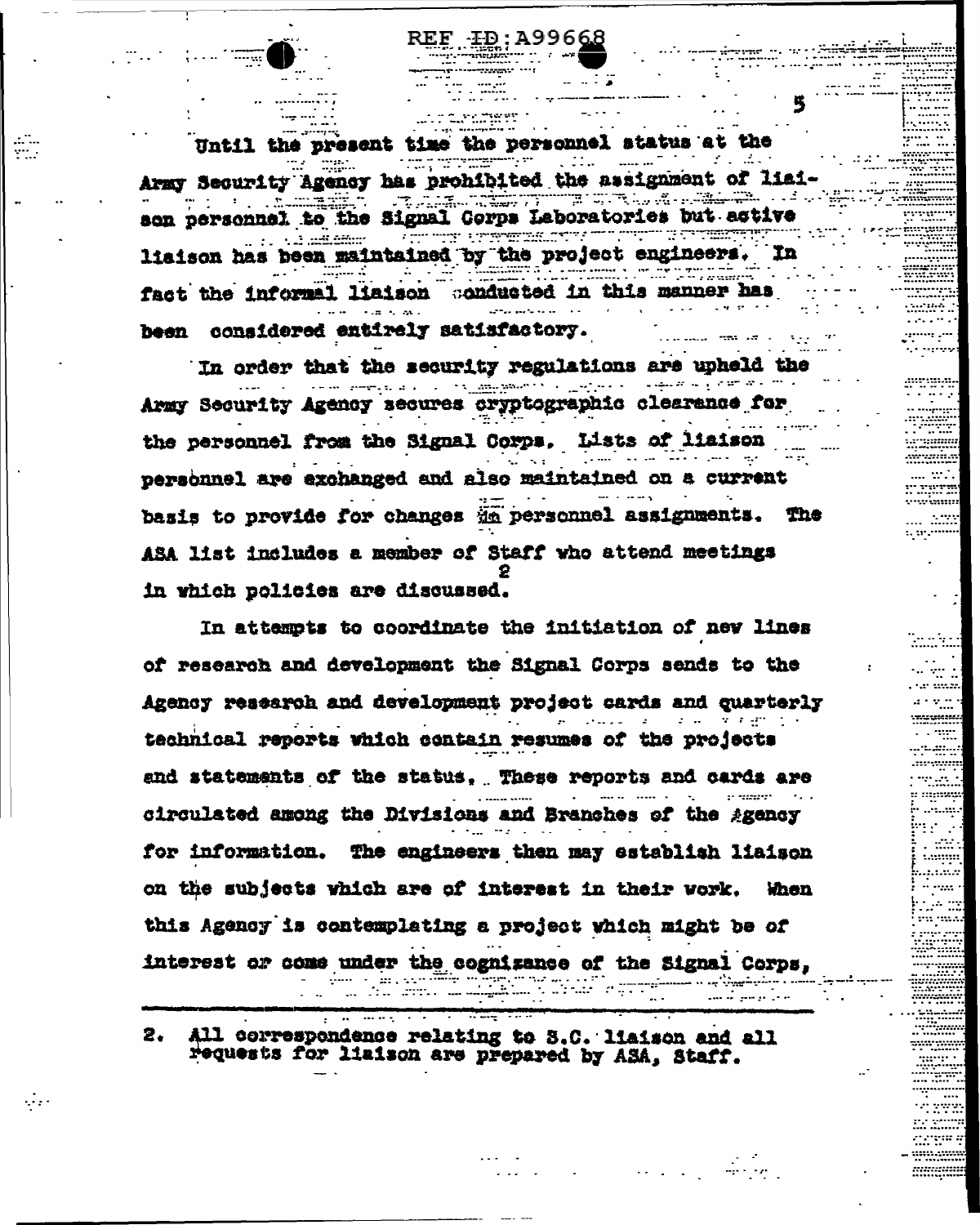the matter is referred to the Signal Corps before a research and development project is established. **Summarized of Constants (Section** 

---REF ID:A99666

6.

 $\sim 10^4$ 

fan i

Èœ

a po web

en laurente

umr

an inte

rom not

............. ------------

as ad anti-

ded tringe

<u> Marija Marthari</u>

mententen, at dieses teiles

 $\frac{1}{2}$   $\frac{1}{2}$   $\frac{1}{2}$   $\frac{1}{2}$   $\frac{1}{2}$   $\frac{1}{2}$   $\frac{1}{2}$   $\frac{1}{2}$   $\frac{1}{2}$   $\frac{1}{2}$   $\frac{1}{2}$   $\frac{1}{2}$   $\frac{1}{2}$   $\frac{1}{2}$   $\frac{1}{2}$   $\frac{1}{2}$   $\frac{1}{2}$   $\frac{1}{2}$   $\frac{1}{2}$   $\frac{1}{2}$   $\frac{1}{2}$   $\frac{1}{2}$ 

The greatest share of information is provided by the Signal Corps since the work of this Agency is highly specialised and highly slassified. The Engineering and Technical Service, OCSigO. is especially interested in the development of equipment which can have widespread application throughout the Army. In order that equipment developed at Army Security Agency may conform to Signal Corps design, its standardization data governs much component selection. The ABA engineers concerned with teletype equipment development become familiar with Signal Corps development of connectors, relays, and similar components; the engineers on eiphony equipment maintain constant liaison on Signal Corps radios for which they were designing an encrypting arrangement; and engineers concerned with intercept projects confer on the subjects of recording mechanisms and non-Morse processing equipment.

The Signal Corps also cooperates with Army Security Agency in the development of its equipment. Such cooperation is evident in the development of facsimile equipment.

ng ip

Many specialized items of equipment have no direct bear-3. ing on cryptographic equipment, but are required in pperations peculiar to the igency. Since they would have no other application within the Army, the Signal Corps is not interested in the development. Therefore, the ASA undertakes its own development after the proper coordination.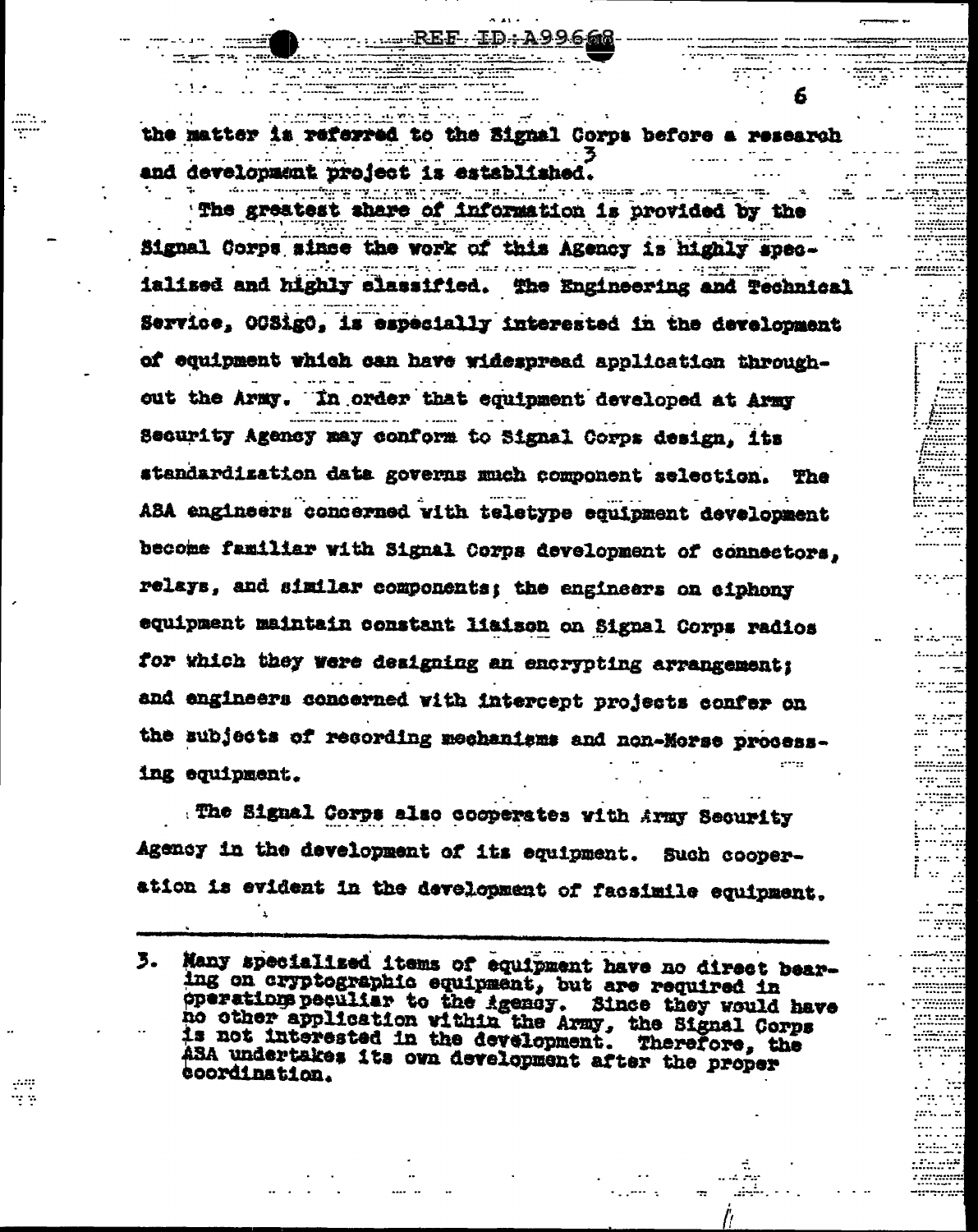ID:A99668  $\operatorname{REF}$ 

-252)

 $\sim$  $\sim$ 

> eren tin.<br>Ta

işk  $\mathbb{R}^2$ 

÷. Š

ممتين

The status of the development of encrypting components or cifax equipment has placed a few limitations upon certain phases of facsimile transmission and the Signal Corps is making all new developments adaptable to these limitations. In ciphony equipment the same condition exists.

تبيير

The Army Security Agency, however, does have items of research and development which are of interest to the Signal Corps. Among these are the development of a halfband telephone system using the principle of frequencyhalving and doubling; fundamental pitch derivation: highfrequency multicouplers, antennas, and transmission lines; high-precision recorders; an electronic-governed dynamotor; miniature telegraph relays: and special vacuum tubes. Technical reports, and status reports on these subjects are furnished to the Signal Corps as well as engineering reports received from the contractors.

Provision of Equipment and Facilities to Users: The third phase of liaison, that of providing users with facilities to satisfy their needs, is initiated by the Signal Corps. An outside organization furnishes the Signal Corps with detailed communication requirements and if security equipment is necessary the Signal Corps confers with the Army Security Agency. From then on until the project is completed close liaison is maintained.

In most cases the responsibility for the installation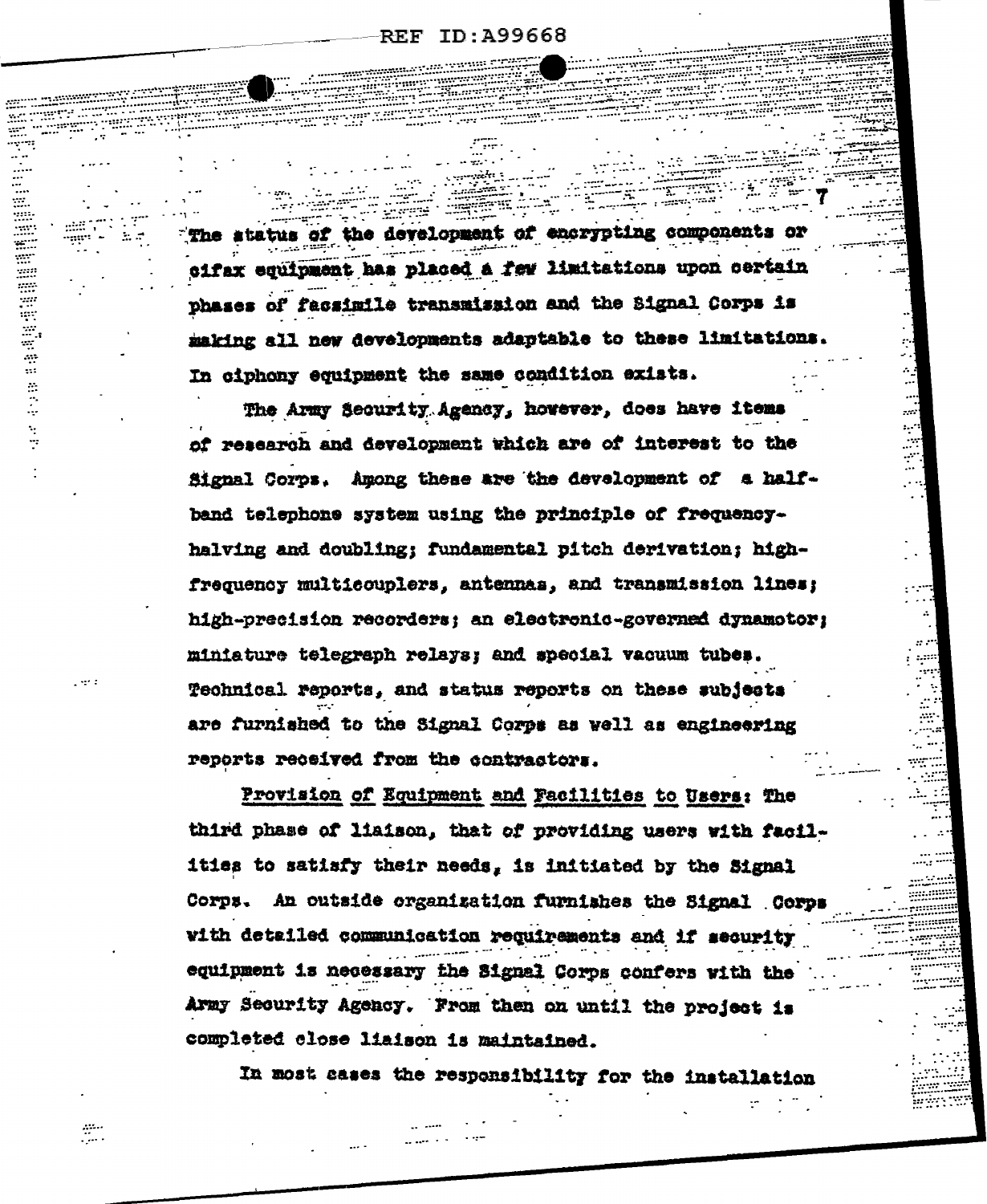**REF ID: A996668** 

and maintenance is divided. The Signal Corps procures and installs the necessary transmitting and receiving equipment and provides the requisite circuits and power supplies. Modifications of the teletype machines or radios, which are necessary for the on-line operation of the security equipment, are accomplished by ASA personnel. The training of Signal Corps personnel for the operation and maintenance of the entire circuit is done at Vint Hill Farms Station and in AS-85 at Arlington Hall.

÷,

معورها

In the case of the SIGTOT equipment only does the responsibility of the Agency and with the completion of the installation and the training of personnel. Thereafter, the Agency acts as a service organization in furnishing the required tapes to maintain the necessary security in SIGTOT communications.

For all other security equipment, however, Army Security Agency controls the issuance. distribution, the use of system indicators, and all other phases necessary to smaintain adequate security.

The most recent example of coordination with the Signal Corps in providing users with security equipment was the design and layout of a Cryptographic Van as one part of a 6 or 7 part mobile signal center destined for use within each of the armies.

The complete plans for the Cryptographic Van including detailed specifications and blue prints, were furnished the Signal Corps Engineering Laboratories by this Agency. When

8.

in cippi

t waa

e r

siya.

 $\sim$  15

 $111111.$ 

 $\sim$   $\approx$ 

 $\sim$ 

nra lila

na mm

 $\sim$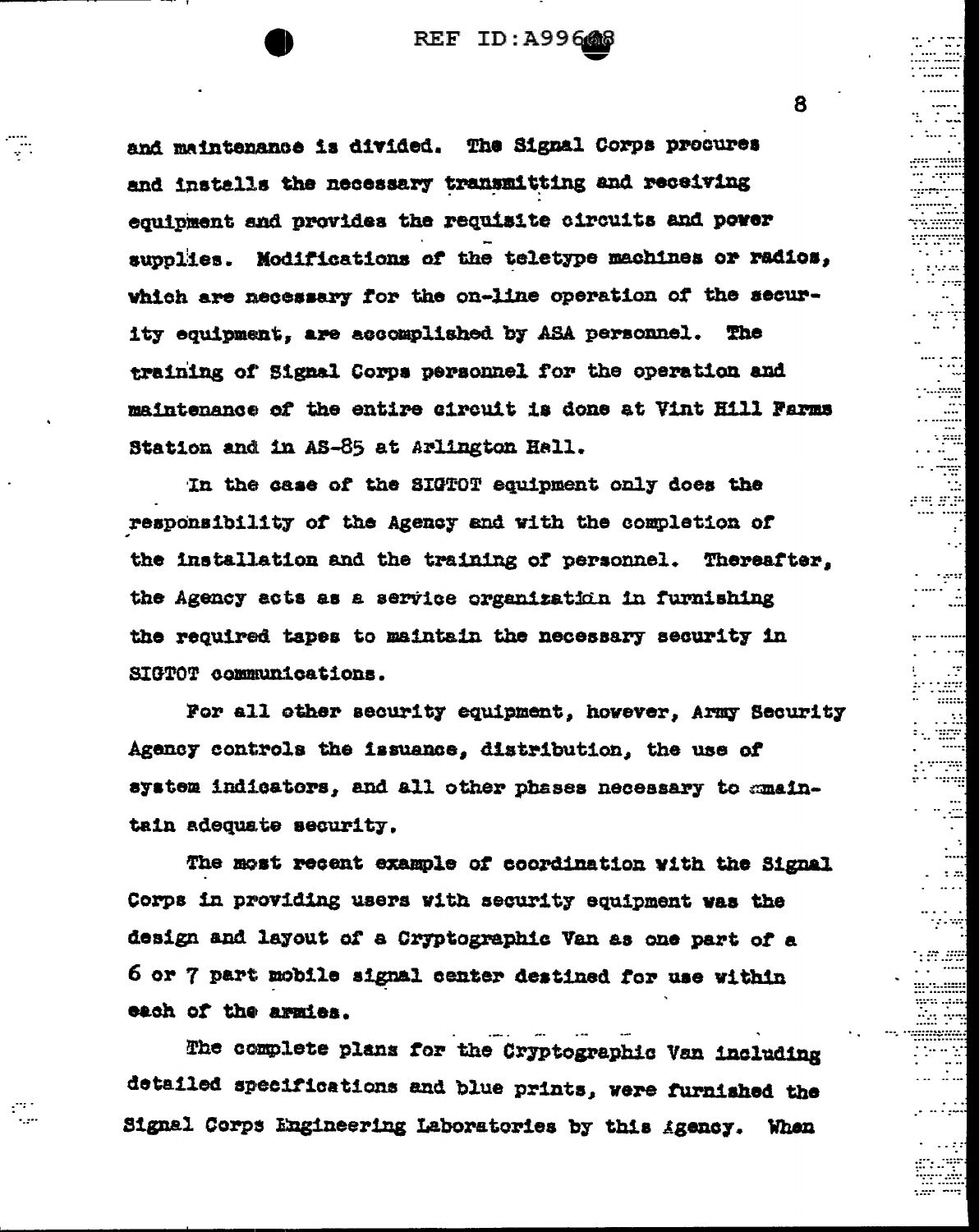one van was nearly complete it was delivered to Arlington Hall and personnel of Security Division performed all the necessary wiring and tests to insure efficient operation.

ID:A99668

9

,,,,,,,

--:::-:::::::

::::::::::

garrenne

**Second** 

n and

noona<br>S

مالي

. innan 1

- . . . . . . . . . . e estas

- 1999

t, men

www.com

mm . . . . . .

 $REF$ 

Budgets, Contracts, Supplies: From the foregoing discussion it can be seen that the transfer of funds from one organization to the other is sometimes necessary. Although the transfer is usually a matter of routine the subject leads to the question: "By what means is the ASA budget submitted for approval and how does the Agency carry out its necessary purchases and contracts?"

The ASA budget and all fiscal affairs are at present handled through the Fiscal Division, Office of the Chief Signal Officer. on a project basis. This plan has been in effect since the organization of the Army Security Agency and has provided the funds necessary to carry on our operations. There are many pro and con views on the advisability of continuing these channels but the present status seems to be satisfactory. For one reason the Office of the Chief Signal Officer has had long experience in the defense of budgets such as ours, while a budget for our operational needs is entirely new to Intelligence Division. The problem of the security of our operations is not one

. er

nana.

A discussion of these arrangements and documents supporting them are included as Section L. Annual Report of ASA Staff, Fiscal Year 1946.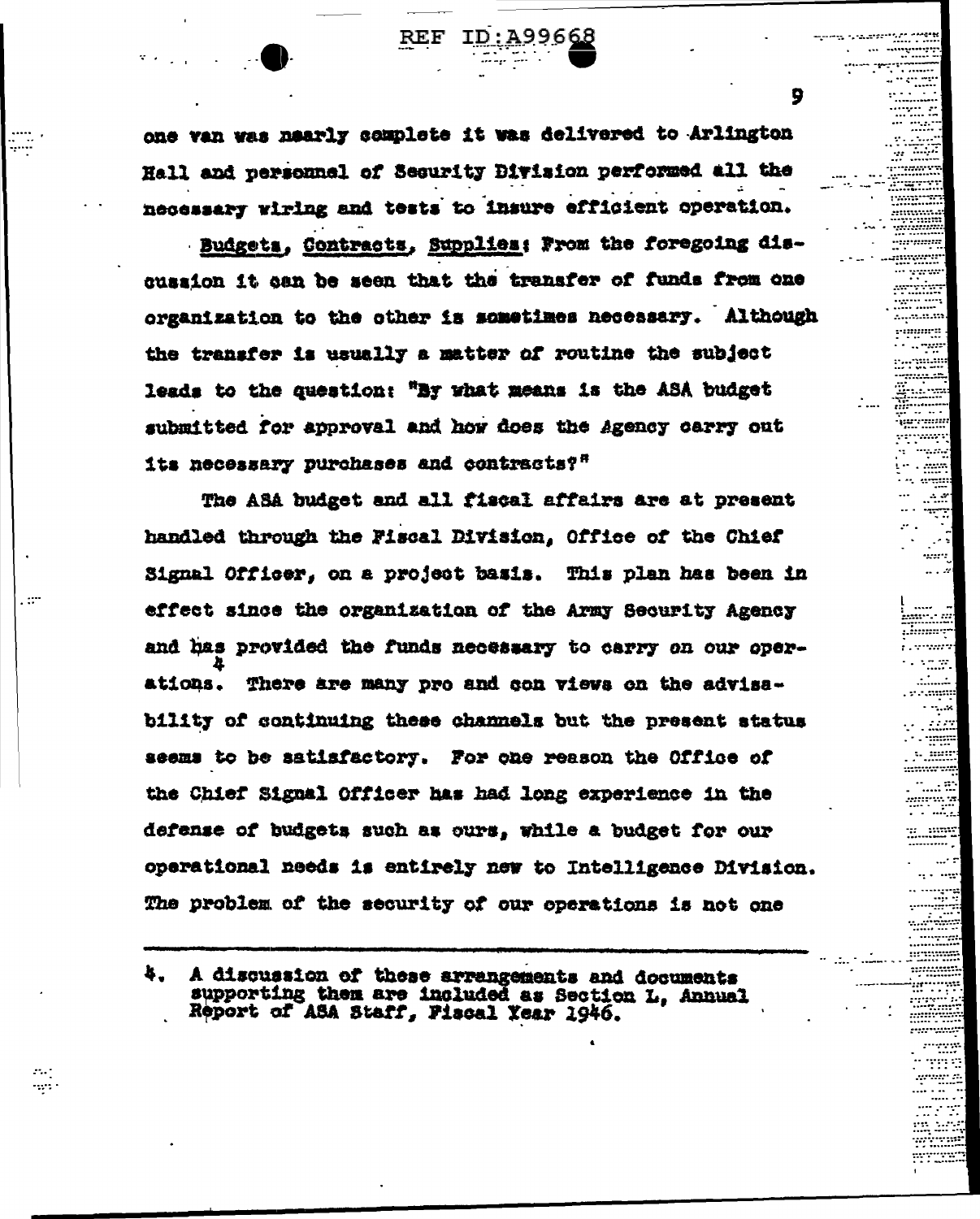of major inportance for in no case are the funds for research and development broken down. The request for Project 610. (research and development), 221 (construction), 421 (waintenance) and other funds are lumped with those the Signal Corps and the budget estimates are then submitted to the Budget Officer. Department of the Army, for forwarding to the Bureau of the Budget and to Congress. Any cuts or additional appropriations are shared proportionately between the two agencies. In specific cases where additional funds are needed this Agency appeals directly to the Director of Intelligence and the matter is settled without much ado.

m 1

. . <sub>M</sub>ara a san

10

10000000

1111111 novoj.

------aan aad \*\*\*\*\*

xw

e endi

The authority for purchasing and contracting functions was not quite so clear out. When the Army Security Agency was organised, the AG letter establishing the Agency placed all such functions in the hands of the Army Security Agency. However, until 1 July 1946 the status of such functions was quite unstable and the situations resulting vere somewhat embarrassing.

During the month of February 1946 the War Manpower Board conducted a survey of this installation and as a result saw no reason for the Army Security Agency to be encumbered with purchasing channels when such channels readily available through the Signal Corps.

The recommendations of the Board came down through the Commanding General, Army Service Forces, for the action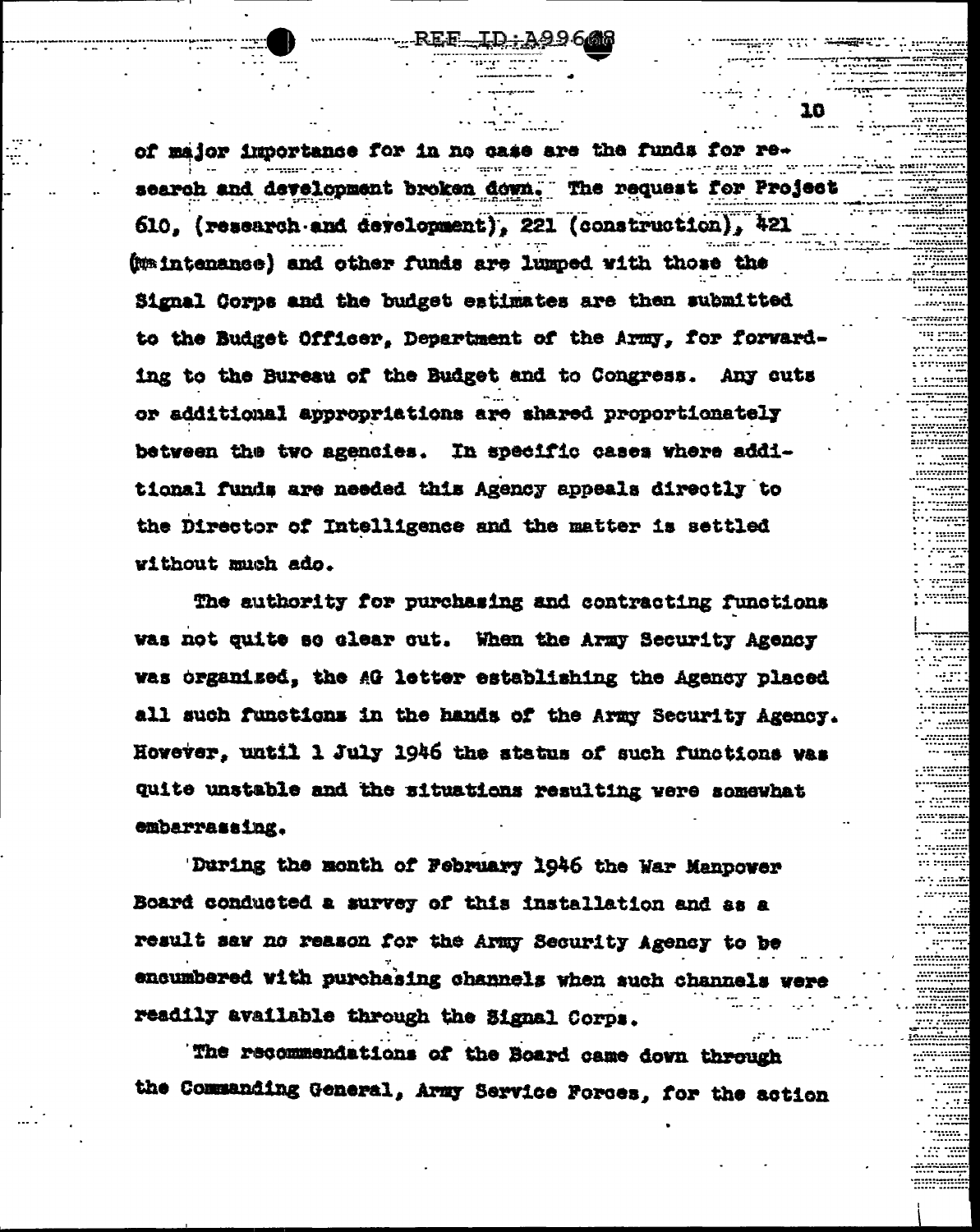of Brigadier General Frank E. Stoner, Chief, Army Communication Service, OCSigO. General Stoner, in view of the experience and knowledge gained while Signal Security Agency was a part of Army Communications Service, maintained that ASA purchasing and contracting functions should be divorced from the Signal Corps. His reason was based upon the question of security. Under the Signal Corps, the correspondence and associated records of classified material would be distributed among several offices outside the Agency and, therefore, would be open to widespread compromise. In other words if the Agency were to maintain adequate security it should be allowed to do so.

.....

However, after 1 July 1946, a branch office of the Office of the Chief Signal Officer was established at Arlington Hall Station for the purpose of procuring all items which required contractual negotiations. The coffice was known as the Army Security Agency Purchase Section of Procurement Branch under the Procurement and Distribution Division, OCSigO.

The procurement of supplies is also accomplished through Signal Corps depots by Supply Branch, AS-62. Although some delays are encounted in deliveries because of. the numberous channels and the great amount of paper vork involved, these arrangements are amicable and no changes in policy are contemplated at the present time.

11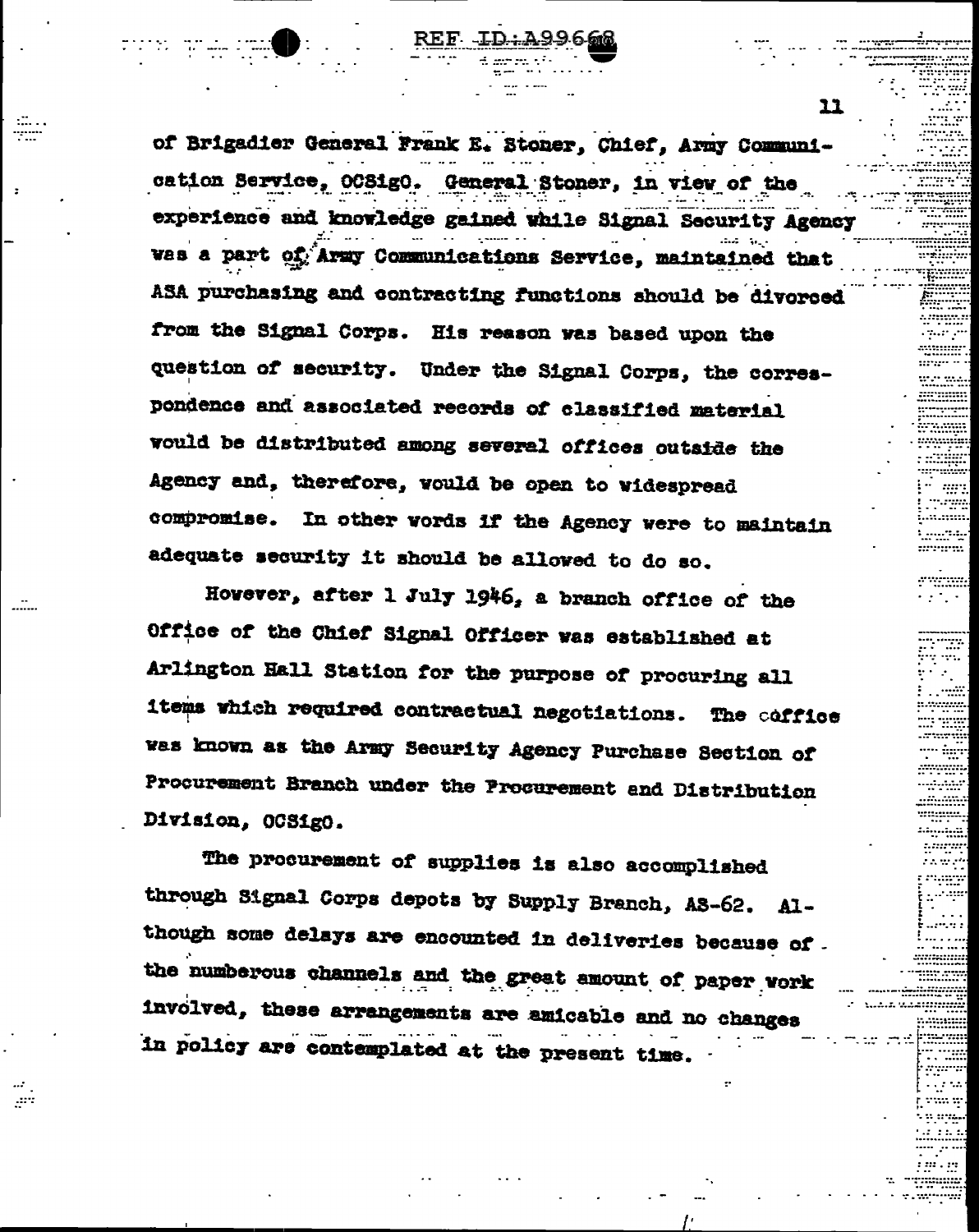$5$  January 1946 MEMORANDUM FOR THE CHIEF SIGNAL OFFICER

REF ID:A99668

mezhoù d

C.C.

SUBJECT: Research and Development Responsibilities.

1. After thorough discussion between representatives of the ACofS. G-2 and the Chief Signal Officer, it has been concluded that there can be no rigid division of responsibility between the Military Intelligence Division and the Chief Signal Officer relative to the research and development of cryptographic equipment which is an integral part of the communication equipment. It has also been concluded that it is essential that the closest cooperation and coordination be effected between these two agencies in this matter. It is recognized that it is necessary that the Chief Signal Officer be in a position to fulfill his responsibilities for providing the Army with adequate communication facilities. Likewise, it is recognized that it is necessary that the Army Security Agency of the Military Intelligence Division be in a position to discharge its responsibilities for providing the Army with secure cryptographic equipment and material. Accordingly, the following general division of responsibilities in the research and development of cryptographic equipment are agreed:

Bolisik<br>Bolisik

 $\mathcal{L}_{\mathcal{A}}^{\mathcal{A}}$ .. . ......

 $\ldots$ 

88.

 $\ddot{\phantom{a}}$ 

The Chief Signal Officer will be responsible a., for research and development of communication equipment containing cryptographic elements as an integral part thereof and the Chief, Army Security Agency will be responsible for providing the specifications of the cryptographic principles and circuits of any cryptographic elements in such communication equipment, and for analyzing for the purposes of approving or disapproving any specifications of cryptographic principles or circuits presented by the Chief Signal Officer &ising incidental to the research and development of communications equipment. In the event of disapproval of the cryptographic principles or circuits so presented, any faults in principles or circuits will be disclosed, to the greatest extent consistent with security, to oleared personnel selected by the Chief Signal Officer to the end that the Chief Signal Officer may benefit from such analysis.

b. The Chief Signal Officer will not undertake the development of a cryptographic component, which is an integral part of a piece of communication equipment, with-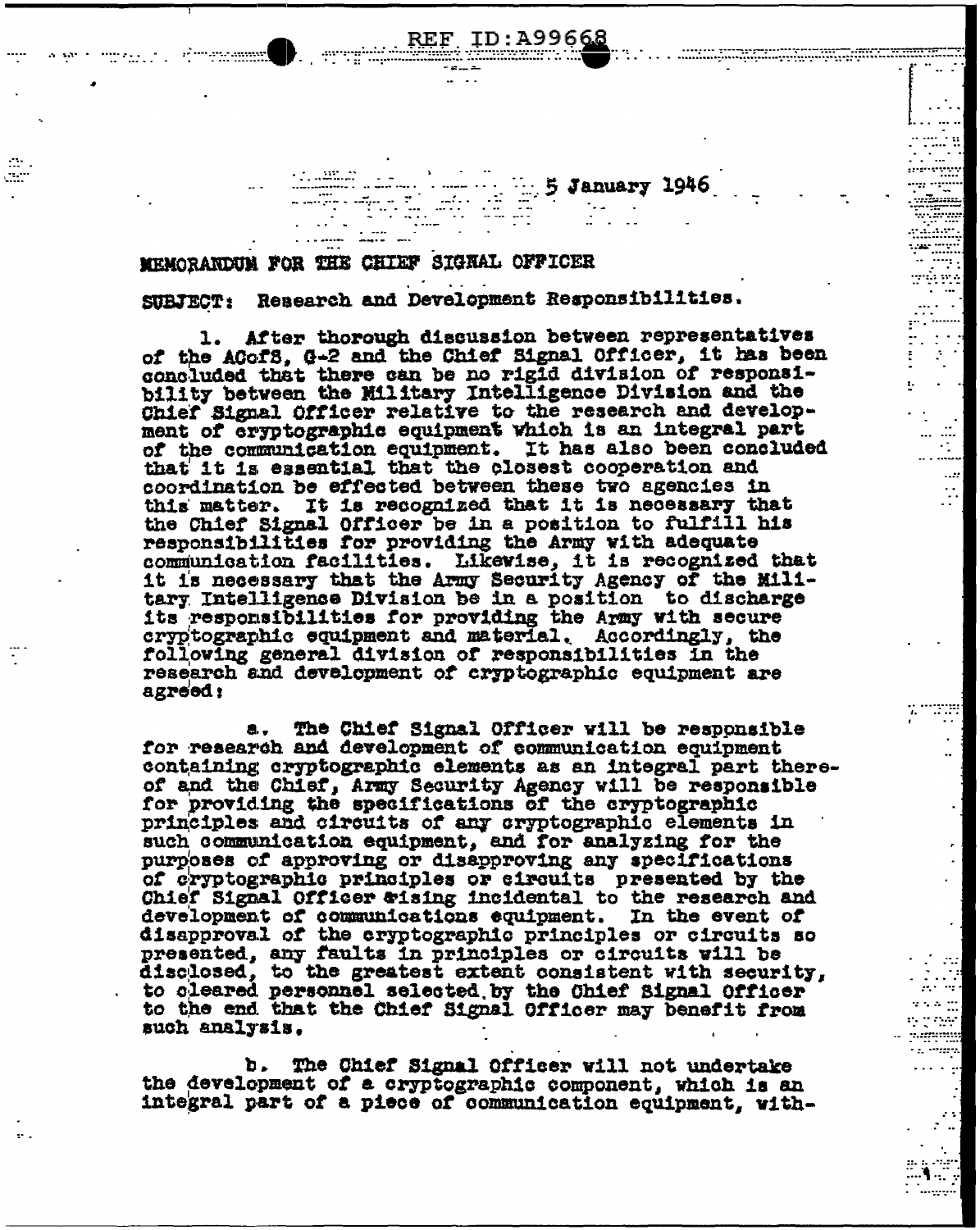,,,,,,,,,,,,,,,,,,,,,,,,,,,,,,

11 - 11

 $\mathbf{r} = \mathbf{r}$ 

a arten

al anche se se secuent  $\mathcal{L}^{\text{max}}_{\text{max}}$ 

للمشتبين وال

 $\frac{1}{4}$  ,  $\frac{1}{2}$ 

**Britannic** 

း ဆိုး အသံအ  $\left\vert \cdot \right\rangle _{1}^{N}$ 

> al m  $\sim 100$

. . . wrwr

TURET TIP aganganya i sang

 $\sim 10^{-10}$  m  $^{-1}$ **TEACHER** 

5111111111111

and an analysis

 $\mathcal{L}(\mathcal{A})$  .

 $\mathbb{R}^{n \times n}$  $\label{eq:2} \frac{1}{\sqrt{2}}\left(\frac{1}{\sqrt{2}}\right)^{1/2}$ 

 $\sim$  100  $\sim$ 

out full participation in such development by the Army<br>Security Agency. In this connection, it will be the re-<br>sponsibility of the Chief, Army Security Agency to furnish<br>necessary liaison officers or engineers at Signal Co Engineering Laboratories to participate in the research<br>and development of any cryptographic or secrecy elements which are to be included as an integral part of communication equipment. a se por construíros de la construíra de la construíra de la construíra de la construíra de la construíra de l **Contract Contract** 

e. The Chief, Army Security Agency will be responsible for the research and development of cryptographic equipment and material which is not included as an integral part of communication equipment and for the research and development of cryptographic equipment which is utilized with communication equipment but is not an integral part of such equipment and does not materially affect the operational functioning of such equipment.

If a fundamental difference of opinion arises 2. during the development of communication equipment and remains unresolved between the communications engineers of the Chief Signal Officer and the communication security engineers of the Army Security Agency, the matter will be referred to the respective Chiefs who will consult on the matter, after which the Chief Signal Officer will be responsible for making a decision in the matter.

3. The Chief, Army Security Agency, will remain responsible for service and cryptanalytic tests of all cryptographic equipment and secrecy devices.

a na mata

anda<br>Andar A

na s<del>abil</del>i (m. 1930)<br>Teoreta

4. Action will be initiated by this Division to amend War Department letter, AG 322 (4 Sep 45) OB-8-B-M, 6 September 1945, subject: Establishment of the Army Security Agency, in accordance with the above.

**Contract Contract Contract** 

 $\mathcal{L}^{\text{max}}_{\text{max}}$  ,  $\mathcal{L}^{\text{max}}_{\text{max}}$ 

e e de la produzión estes el especie de la minimal de la de la campa de la minimal de la componentación en la<br>La del matematica de la componenta de la componentación estes de la segunda de la componentación de la compon

المسالع خوادرون الاستمسمية الدارجية الخاطئة فللقطف فتخرج حاجج

CLAYTON BISSELL Major General, GSC Assistant Chief of Staff, G-2

 $\sim$   $-$